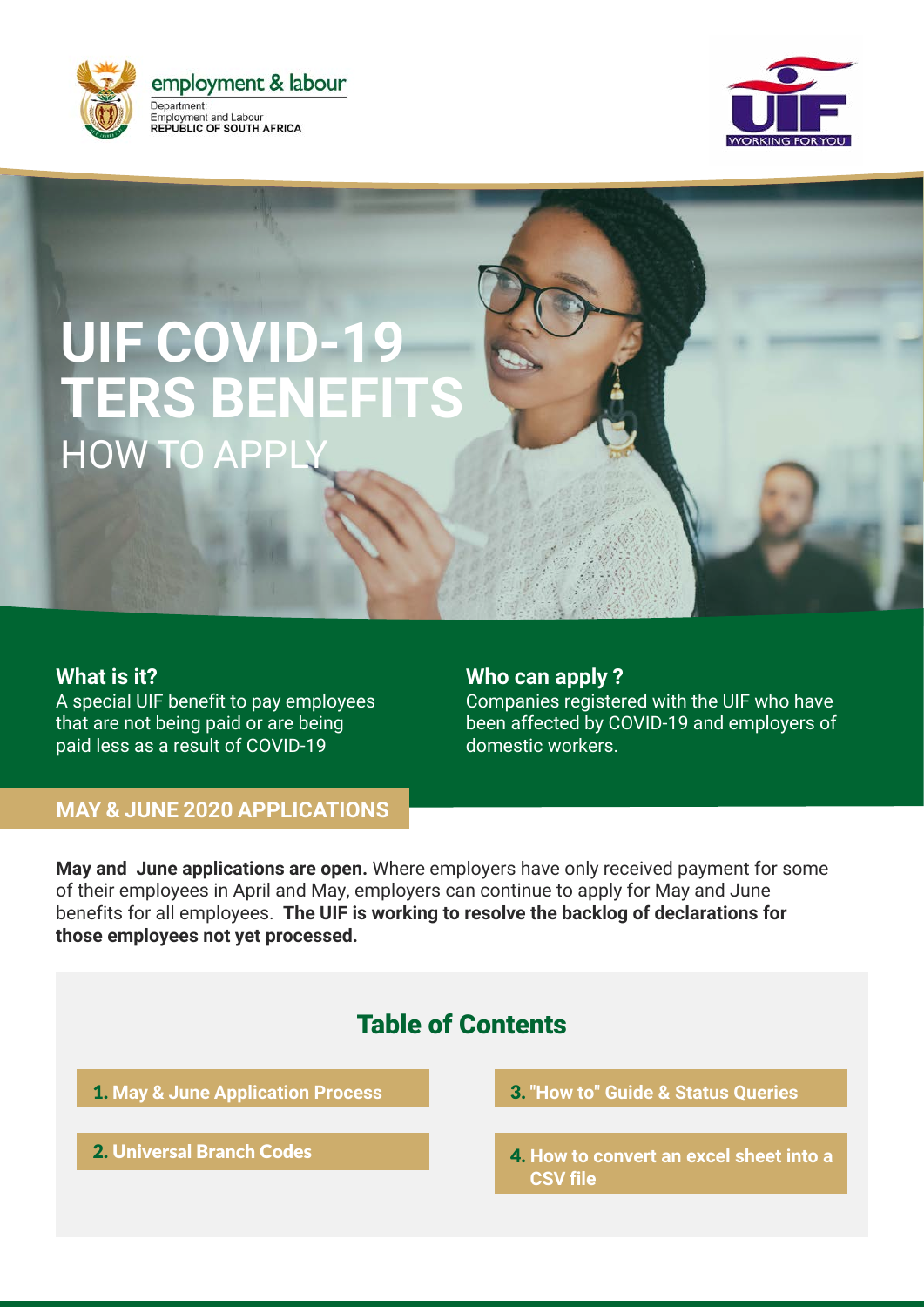# <span id="page-1-0"></span>**How to apply for your May & June 2020 TERS**

Step 1. Type url **(https://uifecc.labour.gov.za/covid19)**  into any web browser (Chrome with Windows10 is the best option)

# **payment? (https://uifecc.labour.gov.za/covid19)**



# Step 2. **Go to UIF COVID–19 TERS National Disaster Application System Home Page**



## Step 3. **Login Screen**

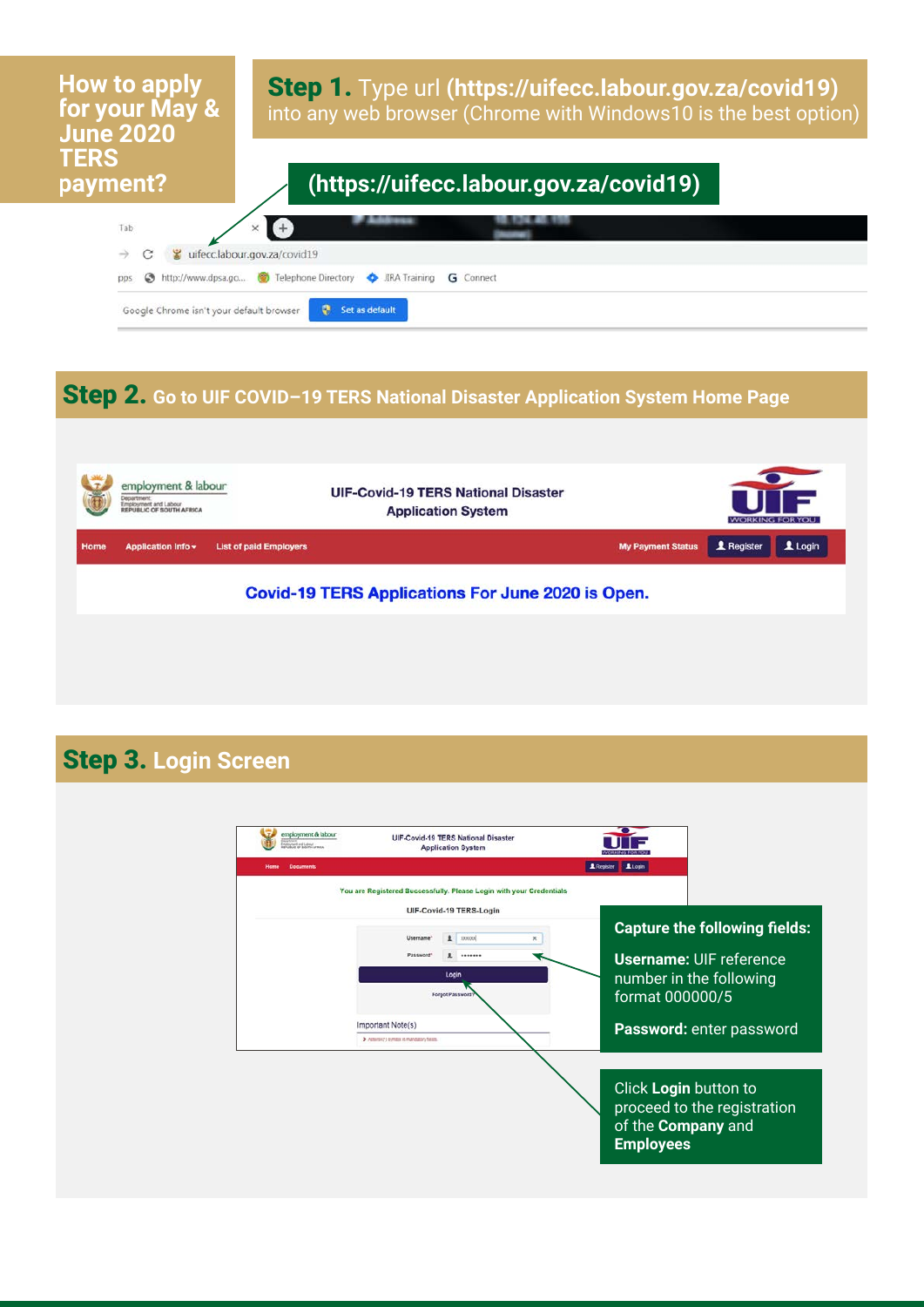### Step 4. **Employee Screen**

After successful login, please start by confirming that your banking details are correct – you can go to the Employer Tab and check or update the banking details before uploading the May or June application.

- If payment has already been made to your company, for your security you are unable to edit banking details online for the next payment, irrespective of payment method (whether to company or direct to employees) Should you need to update banking details, you can email  **tersaccount@labour.gov.za** with a banking confirmation letter and 3 months bank statements.
- Employers will need to submit banking information, wait for the information to be updated online, only then can you proceed with the **May or June application**
- If **employers are paying employees,** then no need to change the company banking details
- If there has not been any successful payments to date, you are able to make edits to the bank account details online. Check your **Payment Medium** at the same time
- **a**. If an employer is choosing for the UIF to pay their employees directly, under the "Employer" tab, choose Payment method 1, "Employee payment".
- **b**. If an employer is choosing for the UIF to pay the employer, please check the payment method is Payment method 2, "Employer payment"

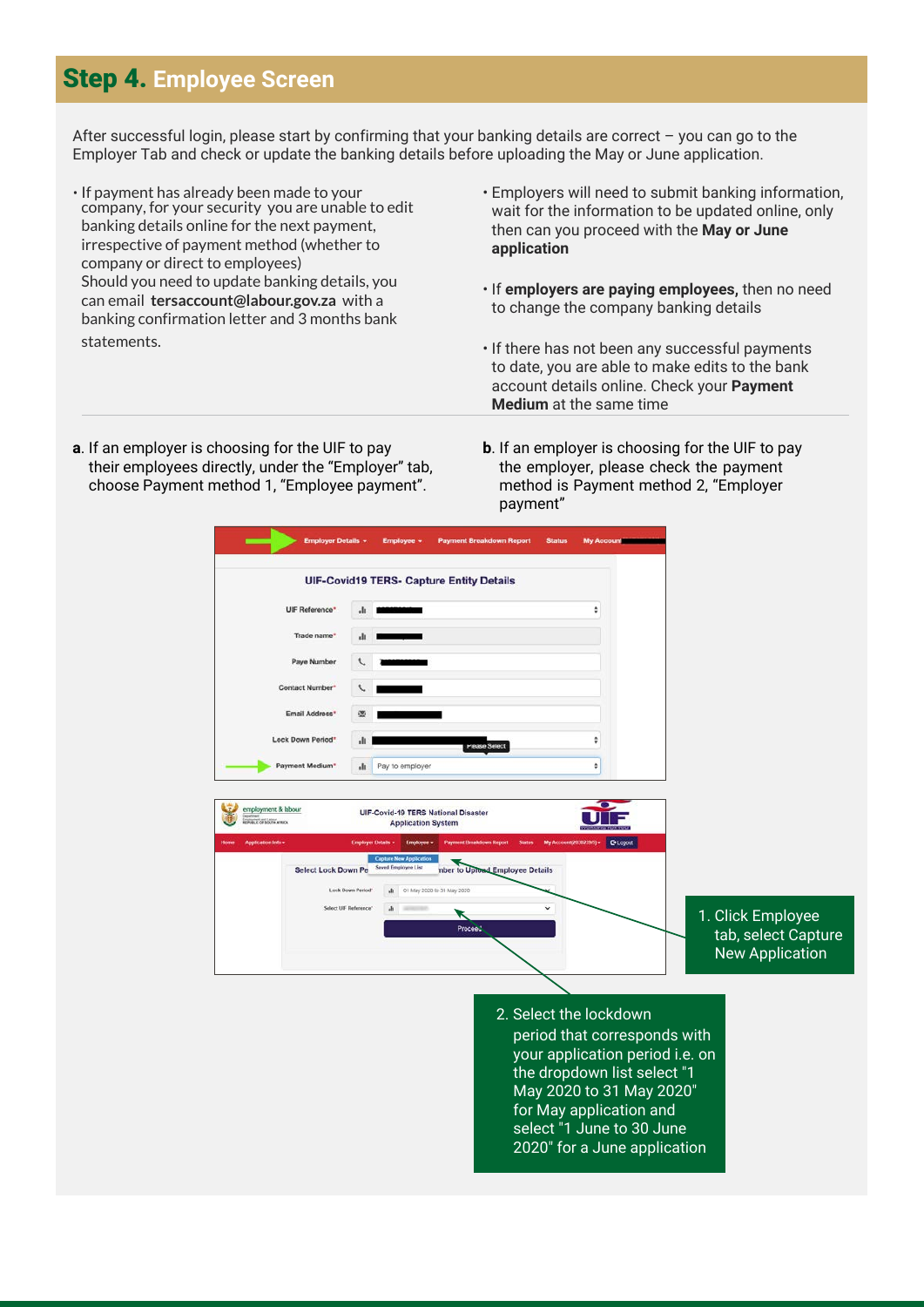

3. The system will pop up a message "employer to confirm the banking details' after clicking the Proceed button. **Please ensure the banking code reflects the Universal banking code. See end of the document for list of codes for all banks**

# Step 5. **May applications : confirm info relating to your April confirmation**

**For June applications, proceed directly to step 6**



1. Please select one of the appropriate options. **Please see below for further guidance on the options available**

2. Click the **Proceed** button to move to the next screen

**Select Option 1** when for April the employer incorrectly included a salary under the "leave" column and where the employee did not work in April

**Select Option 2** where for April the employer correctly included a leave salary for an employee, i.e. they did

work during lockdown, and that the amount included was correct. Please note the UIF is then due a refund

**Select Option 3** if monies were claimed and paid directly to employees.

### Step 6. **Uploading of the Required Documents**

| employment & labour     |                                      | UIF-Covid-19 TERS National Disaster<br>Application System                                        |  |
|-------------------------|--------------------------------------|--------------------------------------------------------------------------------------------------|--|
| Application letter<br>- |                                      | Engineer Details + Engineer + Payment Desidents Deput - States - My Account 002201971 - C-Logost |  |
|                         |                                      | Uploading of the Required Documents                                                              |  |
|                         |                                      |                                                                                                  |  |
|                         | Bank Confirmation Letter".           | A Choose File List Coverts TCFS, winest Licht                                                    |  |
|                         | Signed Approval Accorpisors Letter"  | A Choose Fig. LIF-Coverts-TERIS-Denoted cluster                                                  |  |
|                         | Proof of TERS Payment To Employees." | A Croose File LIF-County-TERS, alleged 15.pdf                                                    |  |
|                         | Refunds to the UIF( If applicable )  | Ja Choose File   the Sie choose                                                                  |  |
|                         |                                      | Proceed                                                                                          |  |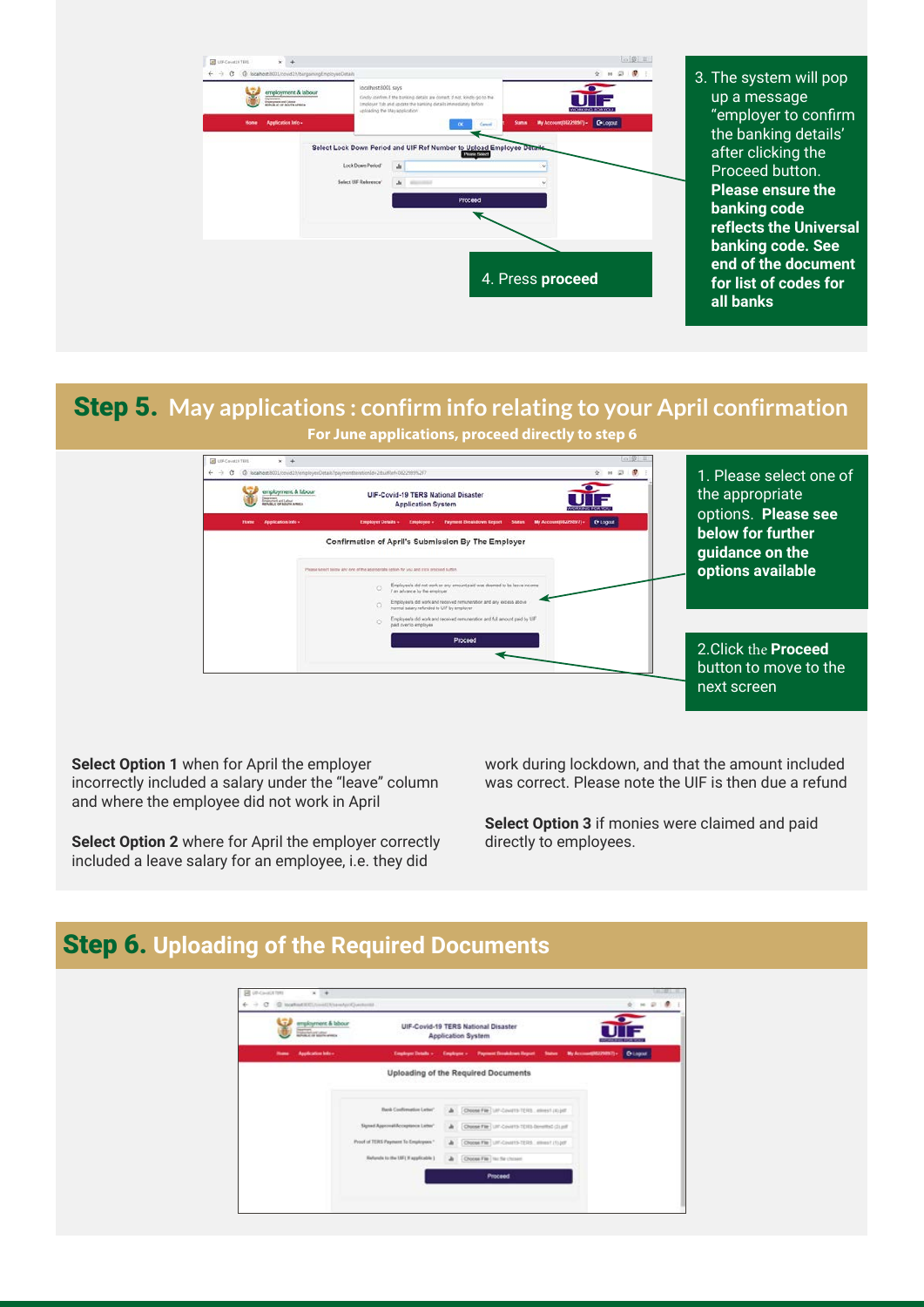**The employer must upload the three mandatory documents (the documents must be in PDF format) to proceed to the next screen. Please see PDF guidelines below.**

- **• Company Bank Confirmation Letter or Latest Bank Statement to confirm the banking details. If the employer has elected for the UIF funds to be paid directly to employees, they must still upload proof of banking information relating to the company applying. You do not have to provide banking confirmation letters for each employee.**
- **•** Signed Approval/Acceptance Letter (Proof that the employer has received the payment from UIF for April. **Where April or May funds were paid directly to employees, the employer can upload a signed letter, on a company letterhead, confirming that all funds were paid directly to employees. Where an employer did not apply for April or May relief, the employer can upload a signed letter, on a company letterhead, confirming that they did not apply for funds in April or May. All letters should be signed by either a director or CFO.**
- Proof of TERS Payment to Employees (e.g. Bank statement, signed letter by the employee acknowledgment of the payment (in case of cash payment) **Please note** that this has to be **ONE** document that must be uploaded. **Please note**  once a PDF document has been uploaded, you are unable to edit it. Should you have more that one POP document, please continue with your online submission and email your POP documents to **covid19UIFemployerpaymentreturns@labour.gov. za.** The subject line should include the **UIF Ref number and "POP for April application" or "POP for May application"** depending on the period you are submitting for.
- √ Refunds to the UIF (if applicable) in the case of an overpayment from the Fund the employer must return the funds to the UIF and upload a proof of payment. Please see **"I need to refund the UIF, how do I do this?"** in the FAQ's for further information.

#### HOW TO SAVE A DOCUMENT AS A PDF

- 1. Click the Microsoft Office Button, point to the arrow next to Save As, and then click PDF.
- 2. In the File Name list, type or select a name for the document.
- 3. Make sure the file name is less than 120 characters and has a file extension in small letters ie .pdf not .PDF.
- 4. In the Save as type list, click PDF.
- 5. Click Save.

#### **Step 7. May & June Application Submission (When the April or May 2020 Employees details are the same as May or June 2020 Employees)**

|             | Employment and Labour<br>Anchudout car popullis Armeta |                                                                                                      | <b>Application System</b> |                                 |               |                         | <b>SYLTAGE IRON'S REIGH VE IL</b> |
|-------------|--------------------------------------------------------|------------------------------------------------------------------------------------------------------|---------------------------|---------------------------------|---------------|-------------------------|-----------------------------------|
| <b>Home</b> | Application Info -                                     | <b>Employer Details +</b>                                                                            | Employee =                | <b>Payment Breakdown Report</b> | <b>Status</b> | My Account(0822985(f) + | <b>C-Logost</b>                   |
|             |                                                        | May Submission Confirmation                                                                          |                           |                                 |               |                         |                                   |
|             |                                                        | Please select the appropriate options and shutcoart dates, and click proceed button.                 |                           |                                 |               |                         |                                   |
|             |                                                        | Are you applying for same number of employees that<br>you applied in April 2020?"                    |                           | When C No.                      |               |                         |                                   |
|             |                                                        | Are the salaries and Remuneration During lockdown<br>for the employees still same as in April 2020?" |                           | W Yes ( No                      |               |                         |                                   |
|             |                                                        | Business Shindown From*                                                                              | de .                      | 2020/05/21                      |               |                         |                                   |
|             |                                                        | <b>Business Shutdown Till®</b>                                                                       | a.                        | 2020/05/31                      |               |                         |                                   |
|             |                                                        |                                                                                                      |                           | Proceed                         |               |                         |                                   |

**The employer must select the appropriate options and shutdown dates, and click proceed button.**

1. Are you applying for same number of employees that you applied for April or May 2020 (Yes or No)?

Select **Yes** if the number of employees applied for April or May 2020 are same as the May or June 2020 COVID 19 TERS Application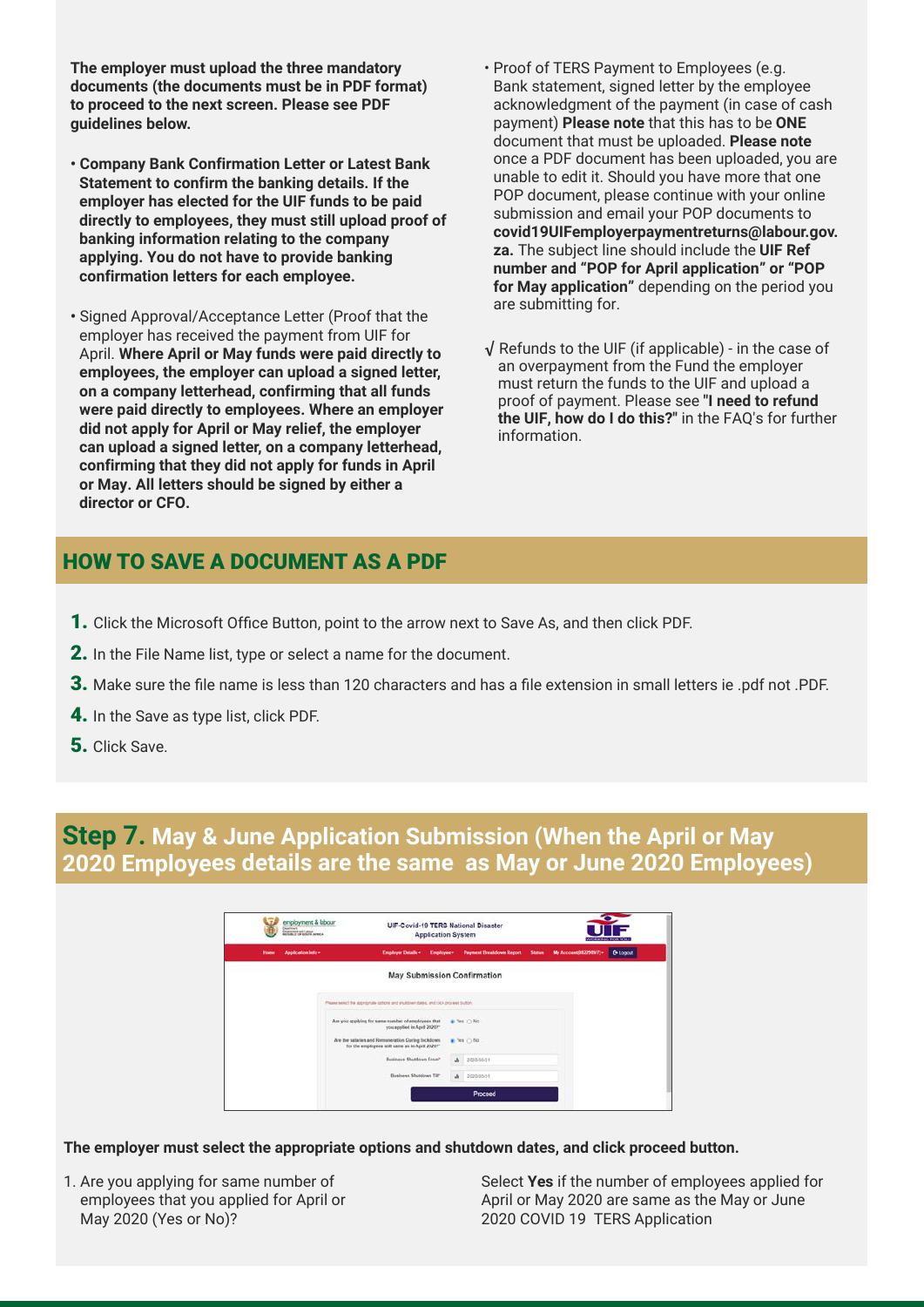2. Are the salaries and remuneration during lockdownfor the employees still same as in April or May 2020 (Yes or No)?

**If Yes** selected (the salaries and remuneration during lockdown for the employees applied for April or May 2020 are same as the May or June 2020 COVID 19 TERS Application. **(Please ensure the "Leave" salary amount reflected is what employees were paid during lock-down i.e if no salary paid then insert R0)**

- 3. Business shutdown from (select the start date of thebusiness shutdown for the month of May or June 2020)
- 4. Business shutdown till (select the end date of thebusiness shutdown for the month of May or June 2020)
- 5. Click **Proceed** button to submit the May or June 2020 Application
- 6. The system will display the following message "Application for May or June 2020 has been submitted and will be processed" on the screenshot

|              | redesserving & laborat<br><b>Schola Al VII Militia Announ</b> | <b>UIF-Covid-19 TERS National Disaster</b><br><b>Application System</b> |               | <b>CONTRACTOR CALL STATE</b>                         |  |                         |                  |  |
|--------------|---------------------------------------------------------------|-------------------------------------------------------------------------|---------------|------------------------------------------------------|--|-------------------------|------------------|--|
| <b>House</b> | Application Info -                                            | Employer Details +                                                      | Employee -    | Payment Dreshdown Report - Status                    |  | My Account (98229997) - | <b>Chicagona</b> |  |
|              |                                                               |                                                                         | be processed. | Application for May 2020 has been submitted and will |  |                         |                  |  |

### **Step 7. May or June Application Submission (April or May 2020 Employee details are NOT the same as May or June 2020 Employees)**

|                                                                                             | localhost@001 says                                                                                                                                                                             |                             |                                                             |
|---------------------------------------------------------------------------------------------|------------------------------------------------------------------------------------------------------------------------------------------------------------------------------------------------|-----------------------------|-------------------------------------------------------------|
| employment & labour<br><b>Teachman</b><br>Employment and Labour<br>REPUBLIC OF SOUTH APRILA | You have acknowledged that the number of Employeeu/Salary/<br>Remuneration during the lockdown period is different from the<br>previous submission. Mexic upload a new CSV file Oi sagture the |                             |                                                             |
| Application Info -<br>Home                                                                  | employees manually                                                                                                                                                                             | Cancel                      | Му Ассоции/0822909/7) -<br><b>B-Logout</b><br><b>Status</b> |
|                                                                                             |                                                                                                                                                                                                | May Submission Confirmation |                                                             |
|                                                                                             | Please extest the appropriate options and shuldown dates, and click precent button.                                                                                                            |                             |                                                             |
|                                                                                             | Are you applying for same number of employees that<br>you applied in April 2020?"                                                                                                              | D Yes O No                  |                                                             |
|                                                                                             | Are the salaries and Remuneration During lockdown<br>for the employees still same as in April 2020?                                                                                            | O Yes O No                  |                                                             |
|                                                                                             | Business Shutdown From                                                                                                                                                                         | ab.                         |                                                             |
|                                                                                             |                                                                                                                                                                                                |                             |                                                             |

#### **The employer must select the appropriate options and shutdown dates, and click proceed button.**

- 1. Are you applying for same number of employees that you applied for April or May 2020 (Yes or No)?If **No** selected (the number of employees applied for April or May 2020 are not the same as the May or June 2020 COVID 19 TERS Application)
- 2. Are the salaries and remuneration during lockdown for the employees still same as in April or May 2020 (Yes or No)? If **No** selected (the salaries and remuneration during lockdown for the employees applied for April or May 2020 are not the same as the May or June 2020 COVID 19 TERS Application)
- 3.The system will redirect the employer to the **Add New Employee** screen to uploading the updated employees details through uploading the **CSV File** or to **capture one by one employee(s)** on the system
- **4.Please see CSV Guidelines below to ensure the correct information is input into the CSV** (A further "How to convert your file from Excel to CSV" guide is available at the end of this document)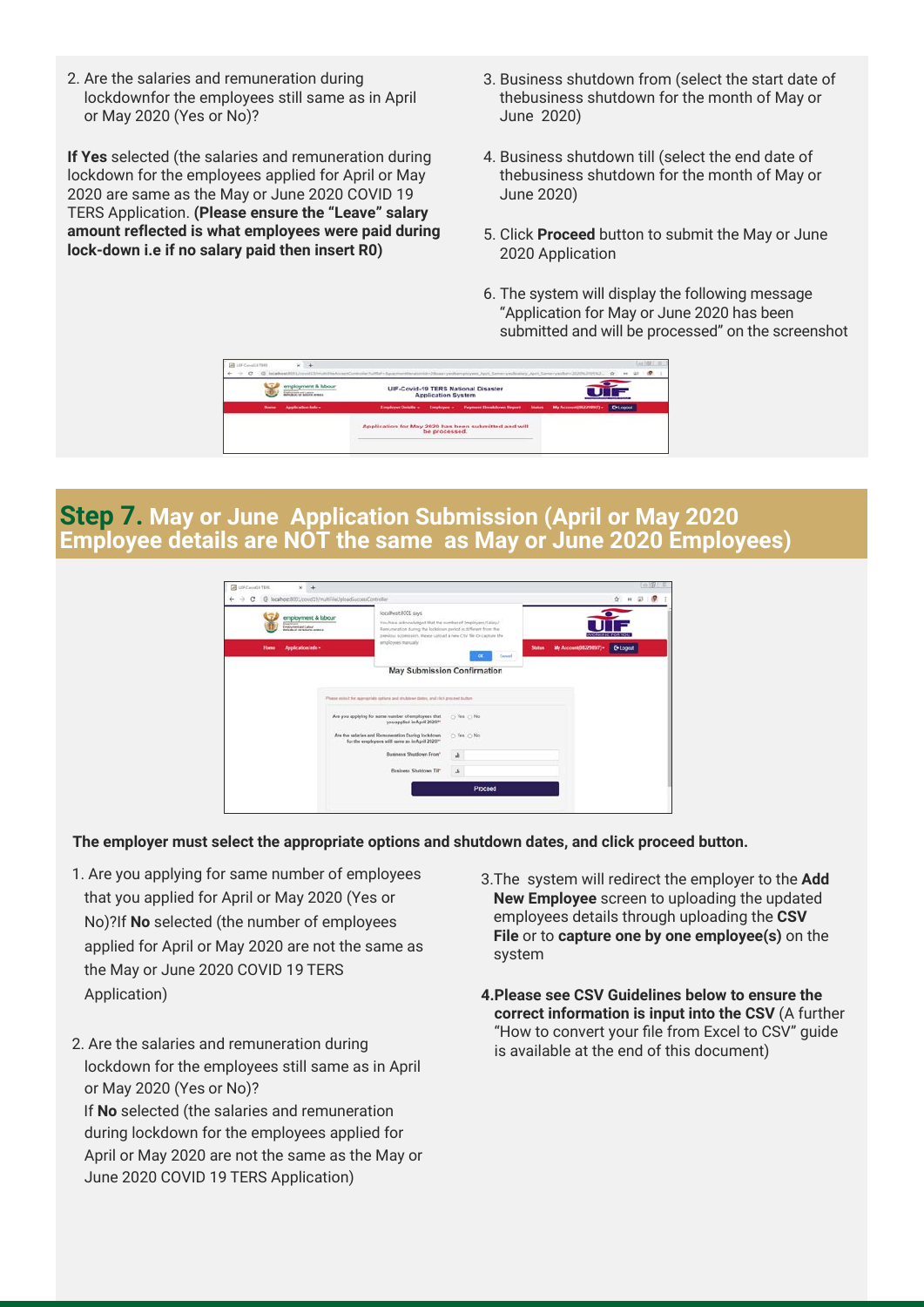#### **Updating or amending salary information?**

Please ensure all information in the CSV is edited and formatted correctly especially:

- All number formats are edited as numbers e.g. ID number, mobile number etc before converting Excel to CSV
- "Leave column" has the salary paid to the employee during the lockdown period. Please note if this is INCORRECT, the employee amount paid out will be incorrect.
- Ensure the correct naming of the file
- Employers can refer to the "Guidelines to Convert Excel to CSV" steps at the bottom of this document
- Please note that if possible enter your staff details manually as you are less likely to have errors.

# Step 8. **Add New Employee(s)**



Select the method of upload employees through **CSV Files** or **Adding Employees One by One**. You will follow the steps on uploading either by CSV File or One by One.

<span id="page-6-0"></span>If you are updating the banking details please ensure the correct **UNIVERSAL** banking code is used

**Absa Bank Limited** 632 005 **African Bank Limited** 430 000 **Bidvest Bank Limited** 462 005 **Capitec Bank Limited**

470 010

**Discovery Bank Limited** 679 000

**First National Bank (FNB)** 250 655

**FirstRand Bank - A subsidiary of First Rand Limited** 250 655 **Grindrod Bank Limited** 223 626 **Investec Bank Limited** 580 105 **Merchantile Bank Limited** 450 105 **Nedbank Limited** 198 765

**Old Mutual** 462 005 **Sasfin Bank Limited** 683 000 **Standard Bank of South Africa** 051 001 **SA Post Bank (Post Office)** 460 005 **Tyme Bank** 678 910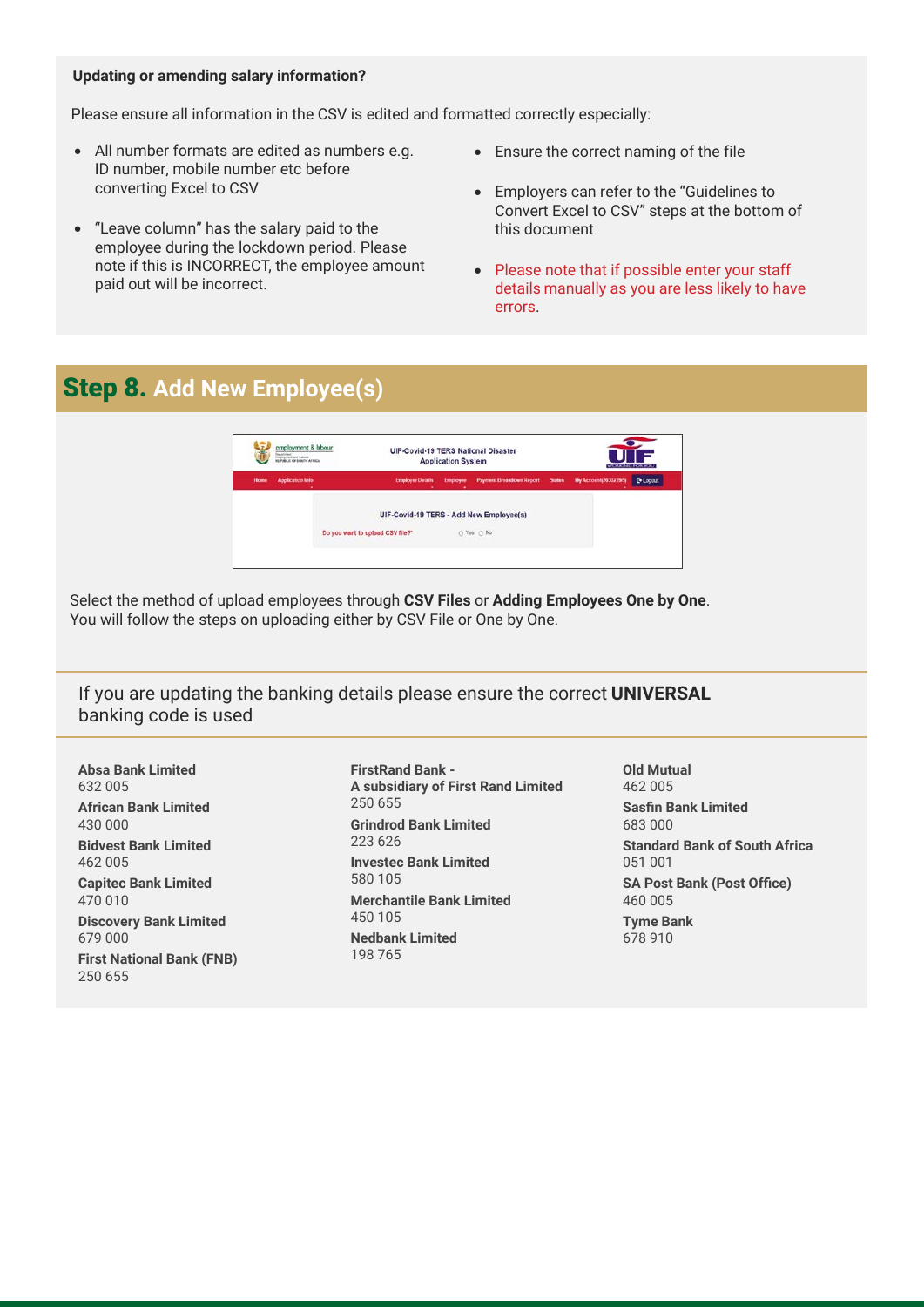# <span id="page-7-0"></span>FAQ's and Payment **S**tatus **G**uide

|                                                                                    | <b>Status notifications explained</b>                                                                                                                                                                                                                                                                                                                                                                                                                                                                                                                                                                                                                                                                                             |
|------------------------------------------------------------------------------------|-----------------------------------------------------------------------------------------------------------------------------------------------------------------------------------------------------------------------------------------------------------------------------------------------------------------------------------------------------------------------------------------------------------------------------------------------------------------------------------------------------------------------------------------------------------------------------------------------------------------------------------------------------------------------------------------------------------------------------------|
| <b>Payment sent to</b><br>financial system                                         | Payment is currently in the process of completing bank verification<br>before payment. Please note that some employees could potentially fail<br>banking verification at this point should their banking information not be<br>correct. Please ensure you have used the correct universal banking code.<br>Payment should take 3-5 days to reflect in the account.                                                                                                                                                                                                                                                                                                                                                                |
| <b>Employee salary is more or</b><br>equal to one of during the<br><b>lockdown</b> | This error is as a result of an error in the CSV file relating to salary information,<br>most often with the "leave" column salary information. Please ensure the salary<br>in the "leave" column reflects the salary that an employee was, or was not paid,<br>during lockdown eg if monthly salary is R4,000 and the employee was not paid<br>during lockdown, the leave column should have RO in it, if the employee was<br>paid a portion of their salary, the "leave" column should reflect the reduced<br>salary they were paid. To rectify an employer can re-upload their csv with the<br>correct salary information in the correct columns                                                                               |
| <b>Employee not declared by</b><br>the Employer                                    | The employee has not been declared with the UIF.<br>All manual declarations should be sent to covid19declarations@labour.gov.za,<br>all payroll declarations should be sent to uifdeclarations@labour.gov.za and<br>all foreign national declarations to be uploaded on www.Ufiling.co.za                                                                                                                                                                                                                                                                                                                                                                                                                                         |
| <b>Application Not Processed</b><br>yet                                            | Please ensure you have used the correct universal bank code as referenced in<br>this user guide                                                                                                                                                                                                                                                                                                                                                                                                                                                                                                                                                                                                                                   |
| <b>Failed branch code</b><br>validation                                            | Please ensure you have used the correct universal bank code as referenced in<br>this user guide                                                                                                                                                                                                                                                                                                                                                                                                                                                                                                                                                                                                                                   |
| <b>Employee not found</b>                                                          | This error means that some of the information supplied in the CSV upload<br>has not been captured correctly and a new CSV will need to be updated.<br>Please revisit the "How to convert an excel sheet into a CSV file" guide in this<br>document to resolve.<br>Please ensure:<br>- All numbers such as ID number, mobile number are formatted as "numbers"<br>and not "text" in the excel sheet before converting to CSV<br>- Ensure all salary information is correct, pay special attention to the "leave"<br>salary<br>- The website will still take at least 48 hours to recognise the uploaded<br>updated information. Employers are able to check the "status" online to<br>confirm when the application is in progress. |
| <b>Failed account verification</b>                                                 | The employer's bank account details have failed verification.<br>Please see step 4 on page 3 in the above guide.                                                                                                                                                                                                                                                                                                                                                                                                                                                                                                                                                                                                                  |
| <b>Registered after the 15th of</b><br><b>March</b>                                | This means that the employer only started paying their UIF benefits to SARS<br>after the beginning of March, and they only registered with the UIF after 15<br>March 2020. This means that they are not currently eligible for the Covid19<br>TERS benefit.                                                                                                                                                                                                                                                                                                                                                                                                                                                                       |
| <b>ID No not found</b>                                                             | This error relates to when an application for a foreign national has been<br>uploaded to the TERS site. Please ensure a UI19 has been uploaded onto the<br>Ufiling platform to assist with processing for payment. The UIF is also utilising<br>a number of backend processes to assist in matching and processing the<br>applications for foreign nationals.                                                                                                                                                                                                                                                                                                                                                                     |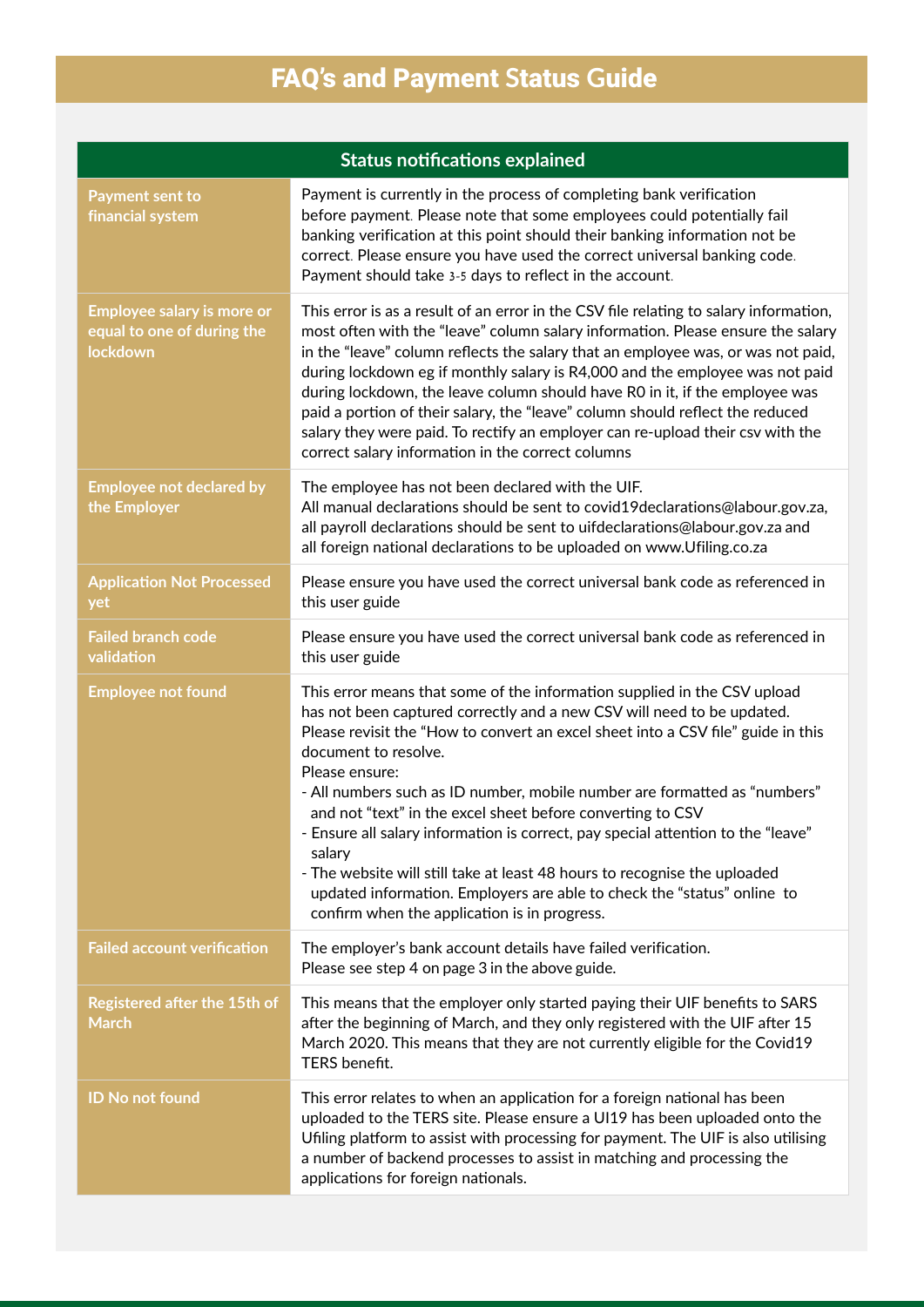# **FAQ's and Payment Status Guide**

|                                                                                                                              | <b>FAQ's</b>                                                                                                                                                                                                                                                                                                                                                                                                                                                                                                                                                     |
|------------------------------------------------------------------------------------------------------------------------------|------------------------------------------------------------------------------------------------------------------------------------------------------------------------------------------------------------------------------------------------------------------------------------------------------------------------------------------------------------------------------------------------------------------------------------------------------------------------------------------------------------------------------------------------------------------|
| I need to refund the UIF,<br>how do I do this?                                                                               | Clients are advised to first email the UIF with a request for refund before<br>making a bank transfer. Clients should email the following documents/<br>information to covid19refunds@labour.gov.za making them aware of the<br>transfer.<br>- Bank statement<br>- UIF reference number<br>- Payment breakdown report<br>The UIF team will review the information and provide feedback as to the way<br>forward. Should you require the banking details for the transfer, please<br>contact the call center.                                                     |
| I am locked out of my Covid<br>19 TERS account, how do I<br>get access?                                                      | You can utilise the "forgotten password" functionality on the website. You<br>will receive an email which provides you with a unique one off password to<br>allow you to log back in. Please be aware there can be a delay in receiving the<br>temporary password so please do not continue to reset your password                                                                                                                                                                                                                                               |
| I need to get my UIF<br>reference number                                                                                     | Please contact the call centre, your request will be escalated and you will<br>receive an email confirming your UIF number. This process is in place for<br>security reasons                                                                                                                                                                                                                                                                                                                                                                                     |
| I need to edit my bank<br>account details online                                                                             | Please see step 4 in the user guide above                                                                                                                                                                                                                                                                                                                                                                                                                                                                                                                        |
| Ict login error: "you are<br>not an authorised user -<br>contact ict"                                                        | A new security measure has been put in place to reduce potential fraud<br>opportunities. The new feature tracks the IP address of the computer used to<br>register and submit the TERS application. Where a user is receiving this error, it<br>is because they are using a computer that was not used to register and submit<br>applications previously, the solution to this is for the caller to use a computer<br>which has previously been used to register and/or apply for the ters funding.<br>The call centre is not able to resolve this query further |
| HTTP 404 error                                                                                                               | Where you have confirmed this is not a network issue, please contact the<br>call centre so that this issue can be escalated further. In many instances this<br>error is experienced where an employer was previously paid via a bargaining<br>council and is now looking to update banking details to be paid directly. The<br>agent will request the relevant information to allow an internal escalation to be<br>submitted. Please note an agent will not request you login details or password.                                                              |
| <b>Customers submitting</b><br>declarations receiving email<br>stating "their application is<br>in an incorrect file format" | This error is when a customer has submitted their manual declarations to<br>uifdeclarations@labour.gov.za and have received an email stating an "their<br>application is in an incorrect file format" and that the file should be in a<br>"uuuuuu. Nnnn format" the reason for this is the that the uifdeclarations@<br>labour.gov.za mailbox can only read and process payroll file types; all manual<br>declarations should be sent to covid19declarations@labour.gov.za,<br>all payroll declarations should be sent to uifdeclarations@labour.gov.za          |
| Where an employer has<br>applied for April and May,<br>however only paid out for<br><b>May</b>                               | The employer does not need to do anything, the system will do a "re-run" and<br>will make payment for April. The system does a re-run every 3-4 days                                                                                                                                                                                                                                                                                                                                                                                                             |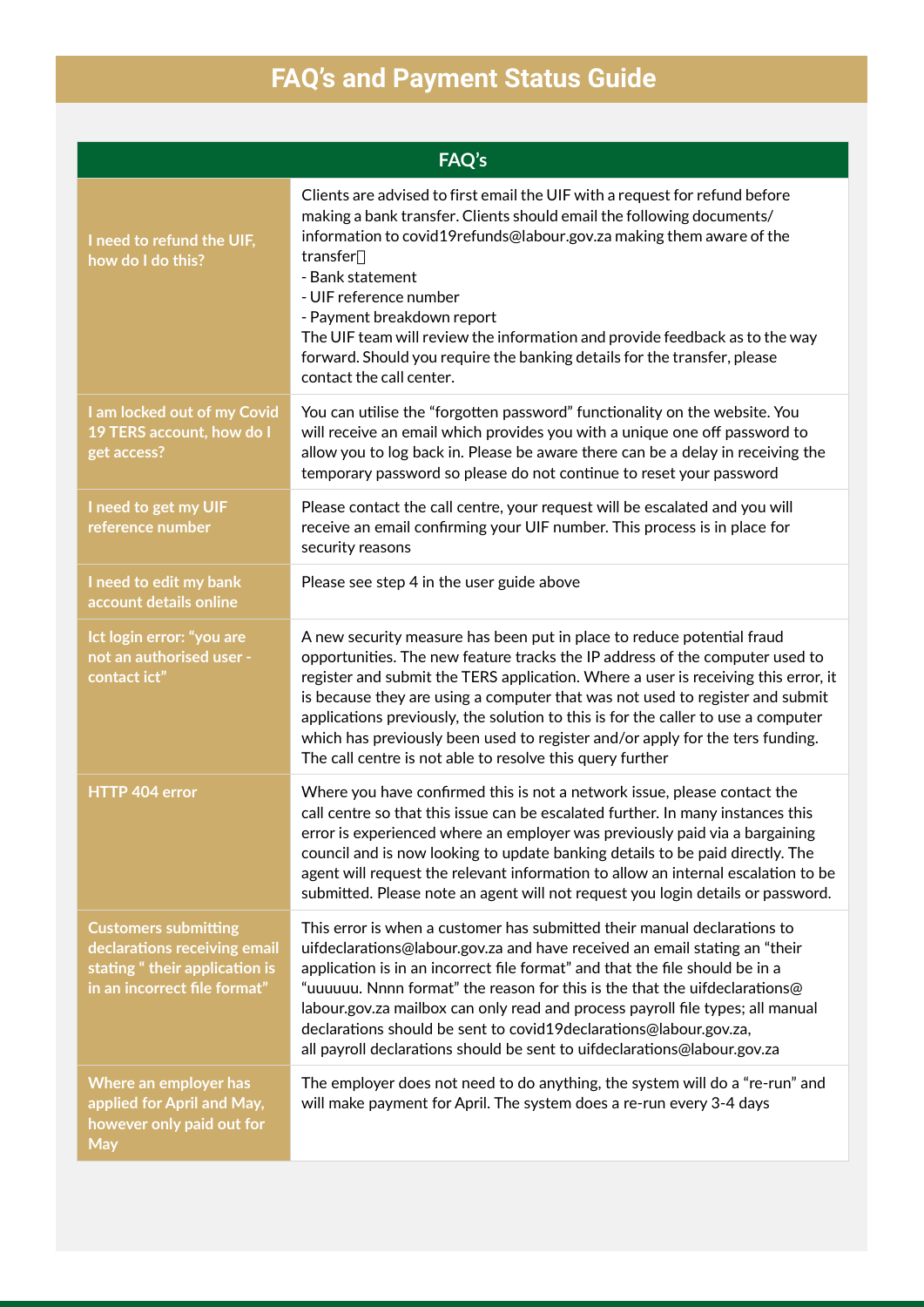# <span id="page-9-0"></span>HOW TO CONVERT AN EXCEL SHEET INTO A CSV FILE



#### Select Region and Language

| <b>Pr</b> Action Castler           | <b>B. Administrative Tools</b>        | <b>Ed</b> Astrolling                   | <b>Co</b> Eaching and Eastsse        | <b>Q</b> Caler Management             |
|------------------------------------|---------------------------------------|----------------------------------------|--------------------------------------|---------------------------------------|
| Configuration Manager              | <b>Credential Manager</b>             | 157 Date and Time                      | <b>B</b> Detack Programs             | <b>Di Curistino Gastown</b>           |
| di Cevica Manasar                  | <b>AS Decime and Printers</b>         | <b>DE Display</b>                      | <sup>2</sup> DTS Audio Control Panel | C Lass of Access Center               |
| Flash Royer (23 640)               | <sup>P</sup> Felder Oytlane           | <b>Le Famile</b>                       | <b>Getting States</b>                | all Homelinese                        |
| <sup>9</sup> AP Client Sanaday     | <b>CA Industry Options</b>            | <b>Chinese Republicance Technology</b> | <b>C</b> t Islamst Dations           | All Anim                              |
| <b>Contact Contact</b>             | <b>ID</b> Location and Other Services | <b>CA</b> KAUL                         | JP Messen                            | <b>M. Naturals and Display Carder</b> |
| <b>Ed Notification Area lesing</b> | Turfunnancy Information and Tools     | <b>Di</b> Pursaculation                | <b>C. Phone and Modum</b>            | <b>St Four Outlook</b>                |
| <b>CE Programs and Features:</b>   | <b>C</b> Taiway                       | <sup>5</sup> Rigian and Language       | 5 Tematelian and Destroy Connections | N. Sound                              |
| <b>B</b> Seemsh Recognition        | <b>B</b> Turnet Contrast              | All Sympa                              | Tanklair and Start Manu              | <b>A</b> Tendelephonesia              |
| <b>Le</b> Uner Accounts            | Newtown Anytone Upgrade               | <b>B</b> Was an Configure              | Mi Western Schmider                  | Wednes Frankl                         |
| Windows Update                     |                                       |                                        |                                      |                                       |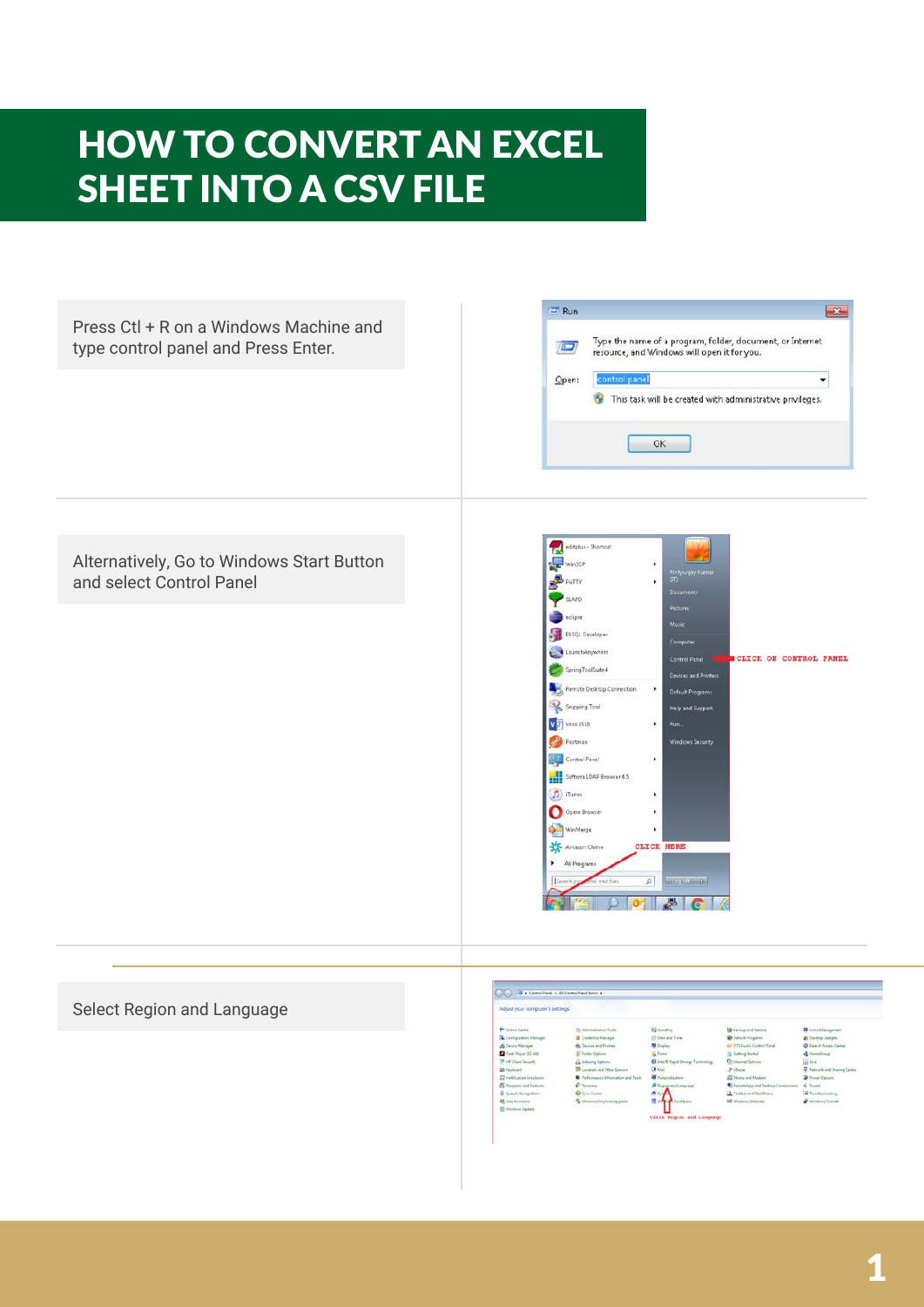#### Click Additional setting

|          |                        | Formats Location Keyboards and Languages Administrative          |  |                     |
|----------|------------------------|------------------------------------------------------------------|--|---------------------|
| Format:  |                        |                                                                  |  |                     |
|          | English (South Africa) |                                                                  |  |                     |
|          | Date and time formats  |                                                                  |  |                     |
|          | Short date:            | dd-MMM-yyyy                                                      |  | ٠                   |
|          | Long date:             | dd-MMM-yyyy                                                      |  |                     |
|          | Short time:            | hhomm tt                                                         |  |                     |
|          | Long time:             | hhommoss tt                                                      |  |                     |
|          | First day of week:     | Sunday                                                           |  |                     |
|          |                        | What does the notation mean?                                     |  |                     |
| Examples |                        |                                                                  |  |                     |
|          | Short date:            | 87-Apr-2020                                                      |  | <b>CLICK HERE</b>   |
|          | Long date:             | 07-Apr-2020                                                      |  |                     |
|          | Short time:            | 10:06 PM                                                         |  |                     |
|          | Long time:             | 10:06:01 PM                                                      |  |                     |
|          |                        |                                                                  |  | Additional settings |
|          |                        | Go online to learn about changing languages and regional formats |  |                     |
|          |                        |                                                                  |  |                     |

Change the Comma to pipe in Line separator field

Once comma is changed to Pipe, click Apply button and then OK button.

| Numbers Currency Time<br><b>Date</b>                                                         |                         |                  |  |
|----------------------------------------------------------------------------------------------|-------------------------|------------------|--|
| Example                                                                                      |                         |                  |  |
| 123 456 789.00<br>Positive:                                                                  | Negative:               | $-123456789.00$  |  |
| Decimal symbol:                                                                              | ÷                       |                  |  |
| No. of digits after decimal:                                                                 | $\overline{2}$          |                  |  |
|                                                                                              |                         |                  |  |
| Digit grouping symbol:                                                                       |                         |                  |  |
| Digit grouping:                                                                              | 123 456 789             | ٠                |  |
| Negative sign symbol:                                                                        | $-1.1$<br>٠<br>0.7<br>٠ |                  |  |
| Negative number format:                                                                      |                         |                  |  |
| Display leading zeros:                                                                       |                         |                  |  |
| List separator:                                                                              |                         | ٠                |  |
| After comma is                                                                               | Metric<br>٠             |                  |  |
| changed to pipe  <br>Standard digits:                                                        | 0123456789<br>٠         |                  |  |
| Use native digits:                                                                           | <b>Never</b>            |                  |  |
| Click Reset to restore the system default settings for<br>numbers, currency, time, and date. |                         | Reset            |  |
|                                                                                              | OK                      | Cancel<br>Apply. |  |

Open the Excel file which has all your employee information. All fields marked \* are mandatory fields. Complete all mandatory Fields to make sure your application is successfully loaded. If done incorrectly it will result in No Payment.

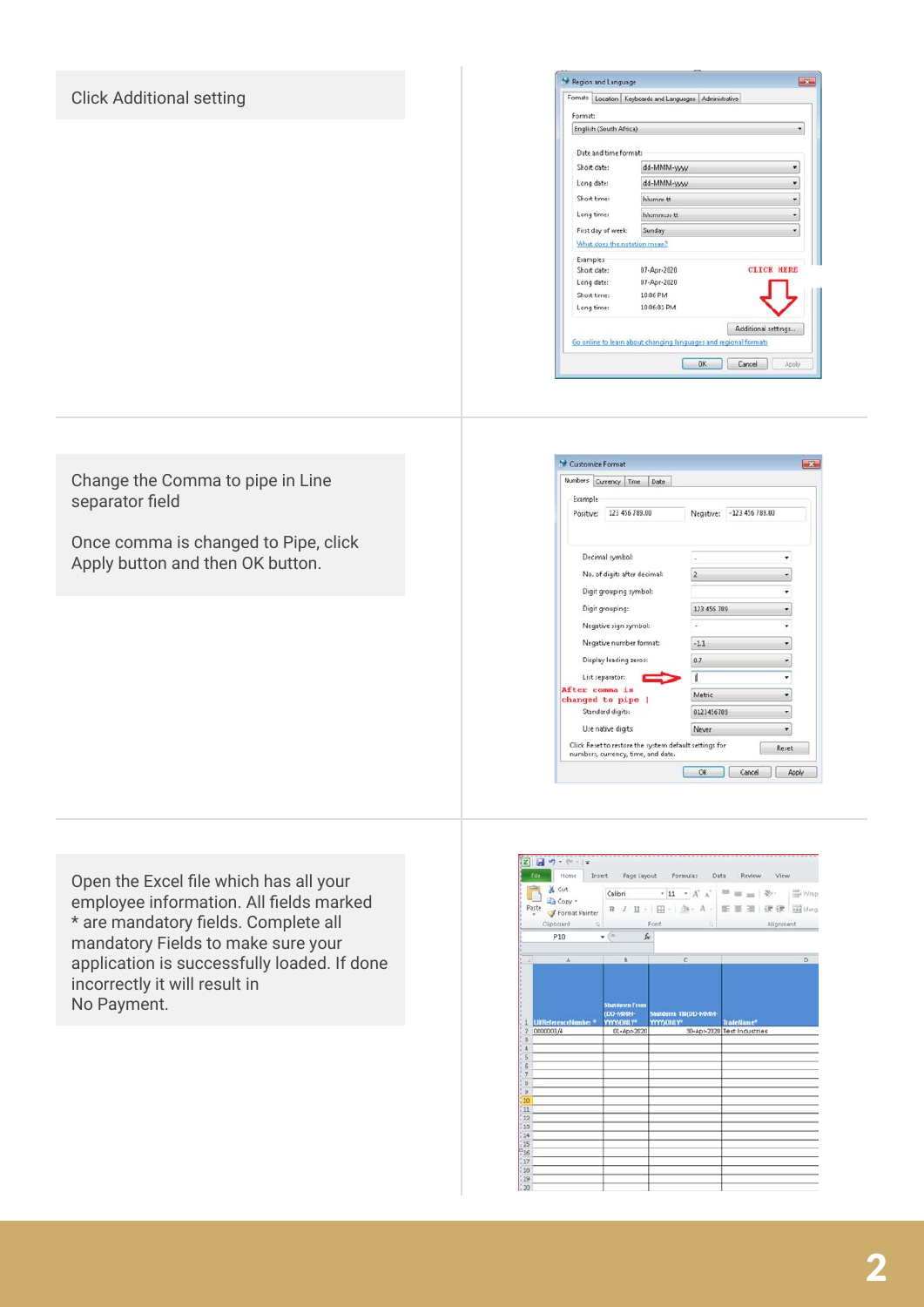Go to File (Top Left in the File) and Click Save As



Select the 'Save as type' option dropdown and select CSV(Comma delimited). Also change the file name to be as follows:

- a. UIFreferenceNumber\_DDMMMYYYY\_ uniqueno.
- If your UIF reference number is 1234567/8 - then put 12345678
- If the date is 6th April 2020 then put 06APRIL2020
- If this is the first file you are sending then use 1
- Put under scores \_ between the 3 pieces of information

File name: 00000034\_06APR2020\_1 Save as type: CSV (Comma delimited)



When you click Save, you will be prompted with a warning message saying "The selected file type does not support workbook that contain multiple sheets" Click OK button(marked with an Arrow)

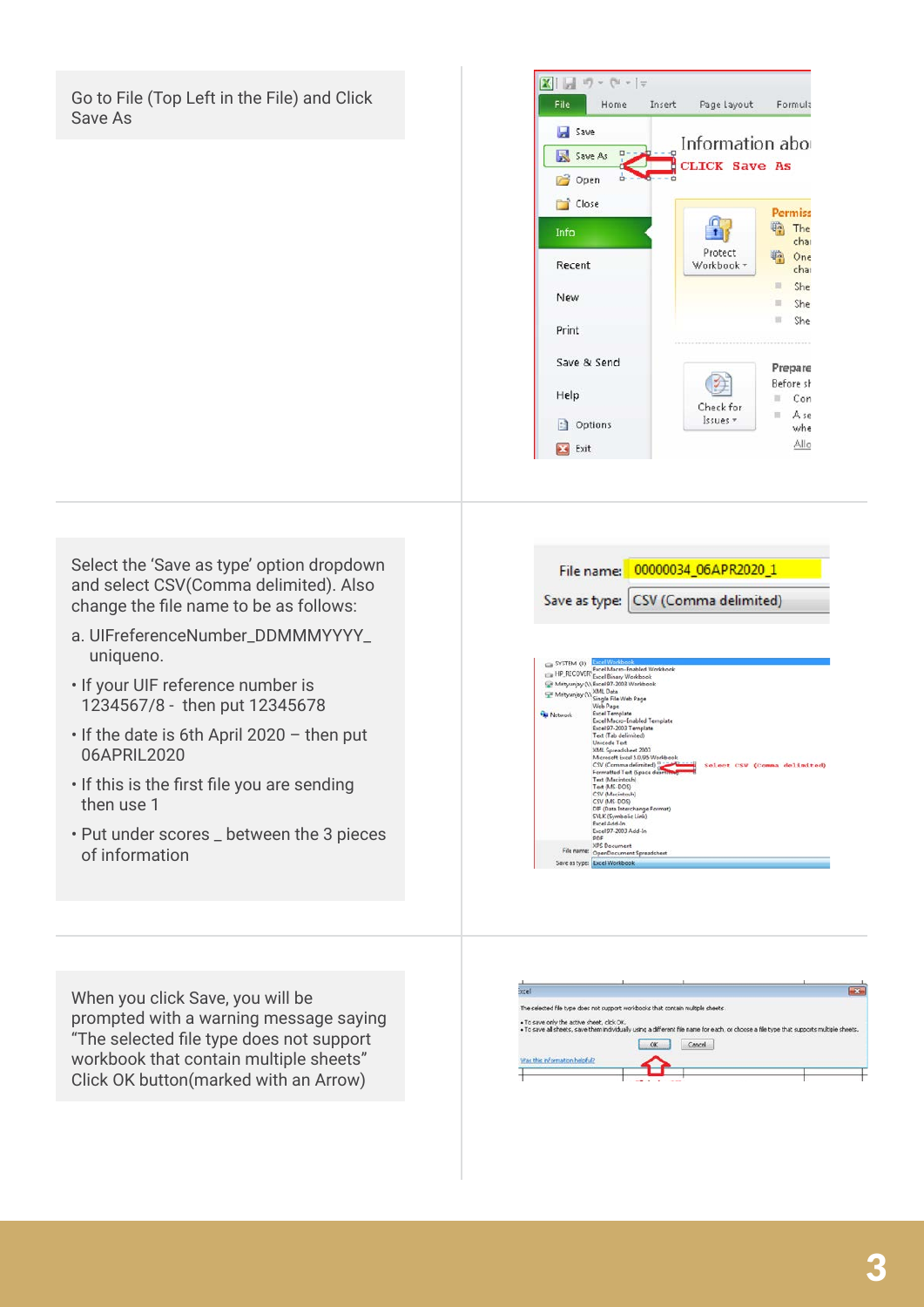

The file will be saved in CSV format in the same location where the Excel file is located.

Right click on the file and select 'Open with' and select Notepad.